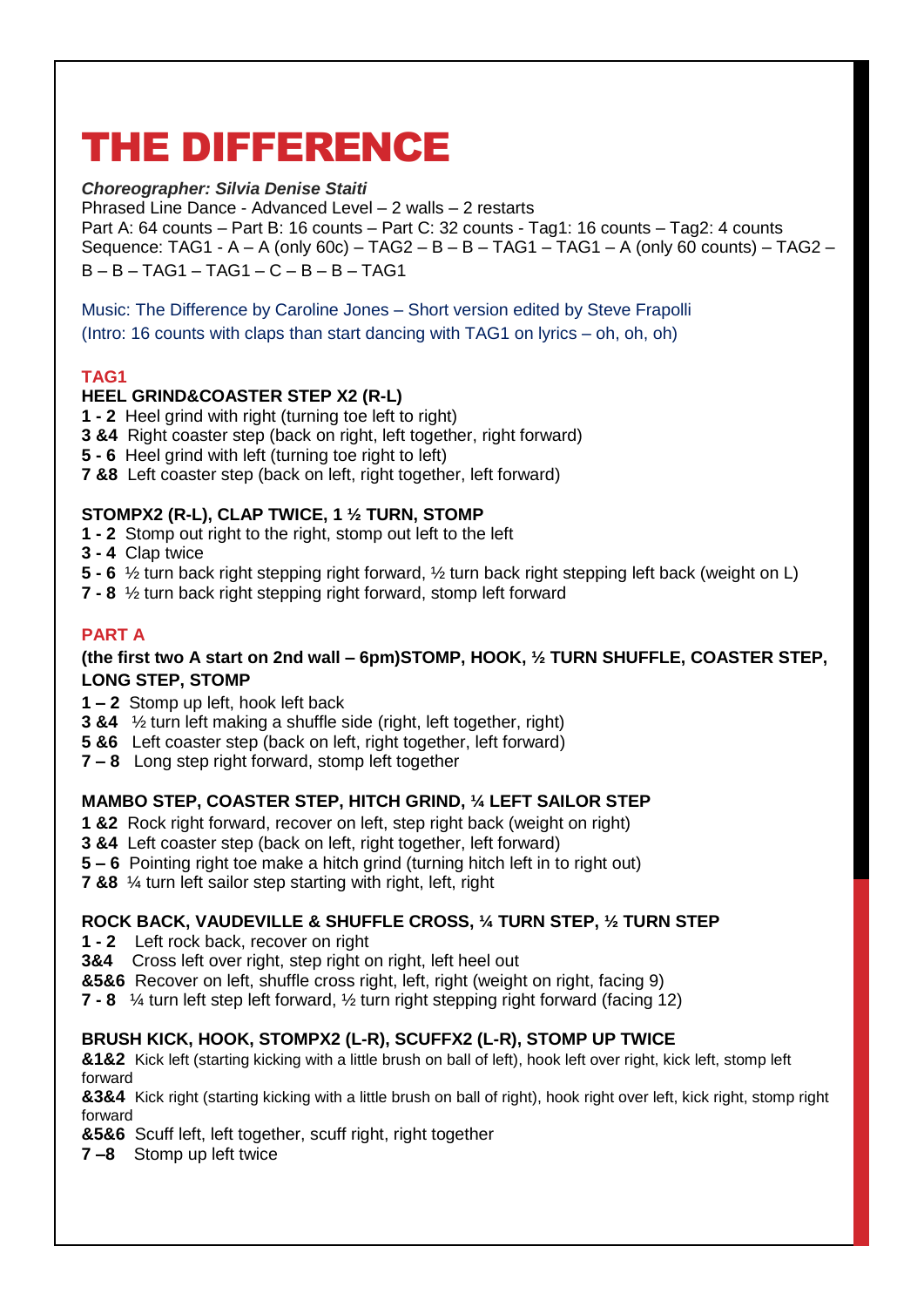# **MAMBO STEP, STEP BACKx2 (L-R), ½ TURN LEFT, ½ TURN LEFT, SAILOR STEP**

- **1 &2** Rock right forward, recover on left, step right back (weight on right)
- **3 – 4** Step left back, step right back
- **5 – 6** ½ turn left stepping left forward, ½ turn left stepping right back (weight on right facing 12)
- **7 &8** left sailor step (weight on left)

## **STEP, VAUDEVILLE&VAUDEVILLE, HEEL&HEEL, STEP**

- **1** Step right forward
- **2 &3** Left vaudeville (cross left over right, right together, heel left out)
- **&4&5** Recover on left, right vaudeville (cross right over left, left together, heel right out)
- **&6&7** Recover on right, touch left heel, recover on left, touch right heel
	- **&8** Recover on right, step left forward

#### **¼ TURN JUMP&TOUCH, HOLD, ¼ TURN JUMPING ROCK BACK, STOMP, SCISSOR STEP, ½ TURN COASTER STEP**

**&1-2** ¼ turn left jumping on right and touching point left together (with style), hold (facing 9)

- **3 &4** ¼ turn left making a jumping rock back left, recover on right, stomp left together (facing 6)
- **5 &6** Diagonal rock back right, recover on left, cross right over left
- **7 &8** ½ turn left coaster step (step left forward, ½ turn recover right, step left forward) (facing 12)

# **MAMBO STEP, COASTER STEP, ½ TURN PIVOT STEP, FULL TURN**

- **1 &2** Rock right forward, recover on left, step right back (weight on right)
- **3 &4** Left coaster step (back on left, right together, left forward)
- **5 – 6** Step right forward, ½ turn left (weigh on left facing 6)
- **7 – 8** Full turn stepping ½ turn left right back, ½ turn left left forward (facing 6)

# **TAG2 (always after A60 counts: finish on rock step, coaster step)**

# **STOMPX4**

- **1 – 2** Stomp right, stomp left
- **3 – 4** Stomp right, stomp left

# **PART B (always twice)**

#### **JUMPING JAZZ BOX X2 (R-L), JUMPING STOMP, KICK, STOMP, FLICK, STOMP, JUMP STPE&TOUCHX2**

**1 &2** (jumping) jazz box right (cross right over left, recover left, recover right)

**&3&4** (jumping) jazz box left (cross left over right, recover right) jump recover left&stomp together on right

**&5&6** Kick right, stomp up right together, flick right, stomp up together

**&7&8** Jumping on right diagonal forward, touch left together, jumping on left diagonal back, touch right together

## **½ TURN RIGHT JUMP STEP&TOUCHX2, ROCK&HEEL, HOLD, ½ TURN RIGHT SIDE&CROSS, STOMPX2**

**&1&2** ½ turn right jumping on right diagonal forward, touch left together, jumping on left diagonal back, touch right together

- **&3-4** (jumping) rock back on right & touch heel left, hold (touching hat with right hand)
- **5 &6** ½ turn right rocking left side, recover on right, cross left over right
- **7 – 8** Stomp right, stomp left